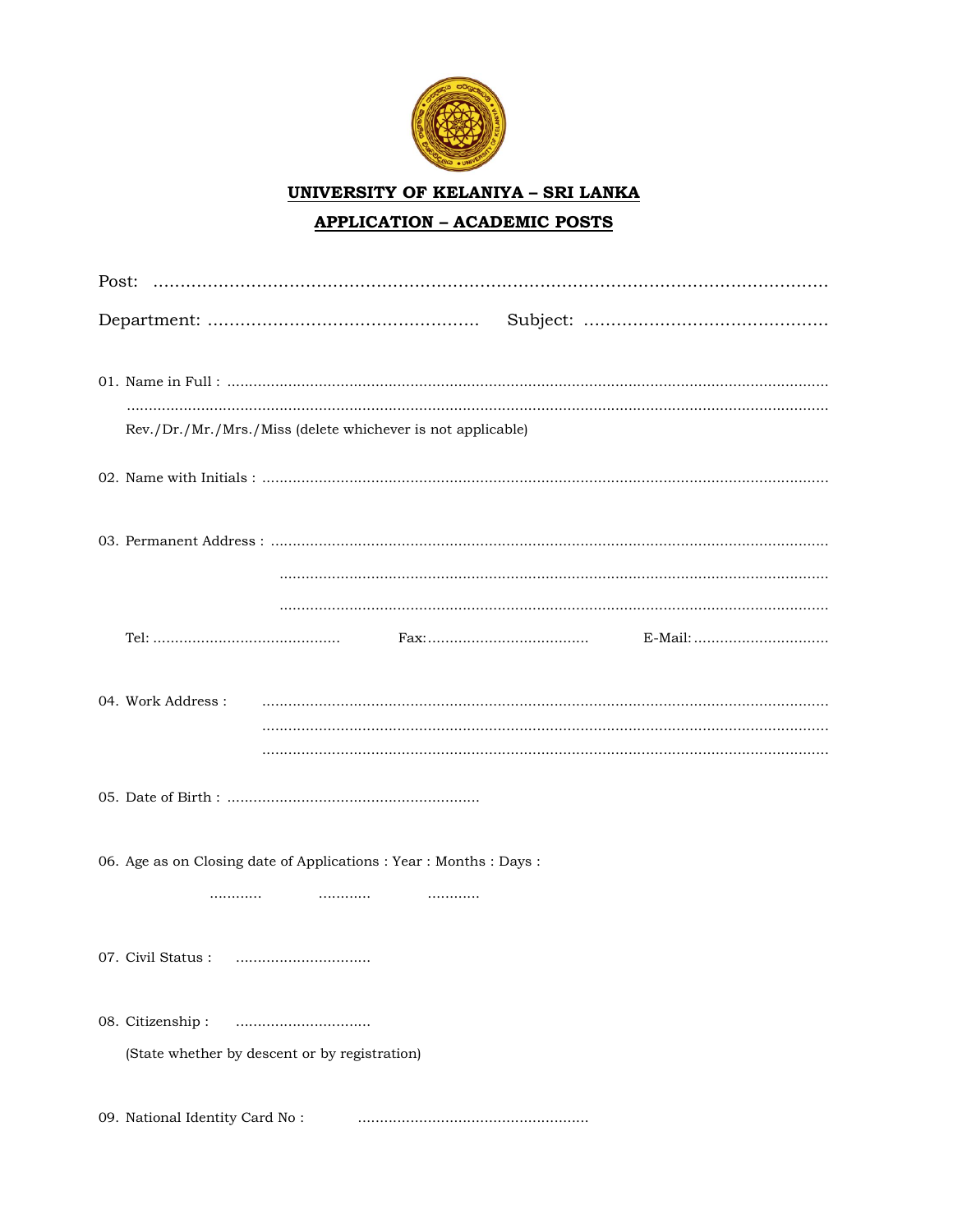### 10. Details of Secondary Education :

| Name of School / College | From | To | <b>Examination Pass</b> |
|--------------------------|------|----|-------------------------|
|                          |      |    |                         |
|                          |      |    |                         |
|                          |      |    |                         |
|                          |      |    |                         |
|                          |      |    |                         |

## 11. Higher Education [ (First Degree and Postgraduate Degree (s) ]

|      |                                | University/Institution | From - To<br>(with dates) | Degree<br>(Class Obtained) | Number of<br>Credits | <b>Effective Date of the</b><br>Degrees |                   |
|------|--------------------------------|------------------------|---------------------------|----------------------------|----------------------|-----------------------------------------|-------------------|
| 11.1 | <b>First Degree</b>            |                        |                           |                            |                      |                                         |                   |
| 11.2 | Postgraduate<br><b>Degrees</b> |                        |                           |                            |                      | Main area<br>of study                   | Effective<br>date |
|      |                                |                        |                           |                            |                      |                                         |                   |
|      |                                |                        |                           |                            |                      |                                         |                   |

## (Transcripts should be attached)

12. Subjects offered for the first degree:

| . . |  |
|-----|--|
| ,   |  |

13. State whether first Degree is a Special (Honours) Degree or a General Degree?

.................................................................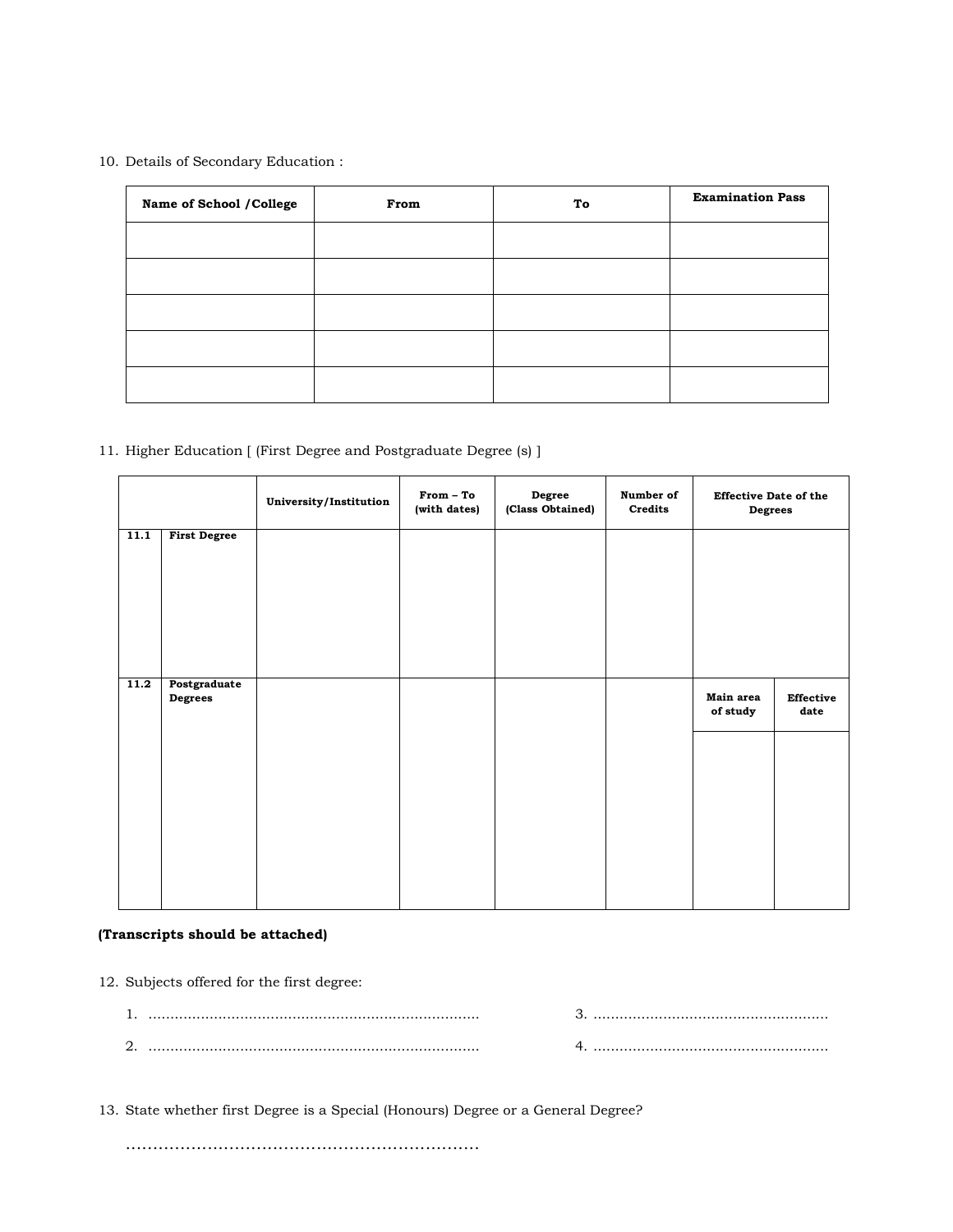14. Details of Medals, Prizes & Scholarships etc. (During the Period in the University & Postgraduate Studies) (If space is not sufficient use separate sheet of the same size and evidence such awards needs to be attached to the end.)

#### 15. Research and Publications

| I.   | Number of Research and Publications in refereed journals (Full paper published)                        |  |
|------|--------------------------------------------------------------------------------------------------------|--|
| II.  | Number of peer reviewed Presentation with evidence at national/ International Conferences/<br>Symposia |  |
|      | a. Published as full papers                                                                            |  |
|      | Published in abstracts form<br>b.                                                                      |  |
|      | Presented with evidence<br>$\mathbf{C}$ .                                                              |  |
| III. | Citation of the applicant's work by others in books and refereed journals                              |  |
| IV.  | Number of Books/ Book chapter in the relevant field.                                                   |  |
| V.   | Number of Monographs                                                                                   |  |
| VI.  | Others if any (please specify)                                                                         |  |

(Evidence need to be attached to the end.)

### 16. Present Post and Institution

(State whether a Permanent Post or a Temporary / Contract Appointment)

..........................................................................................................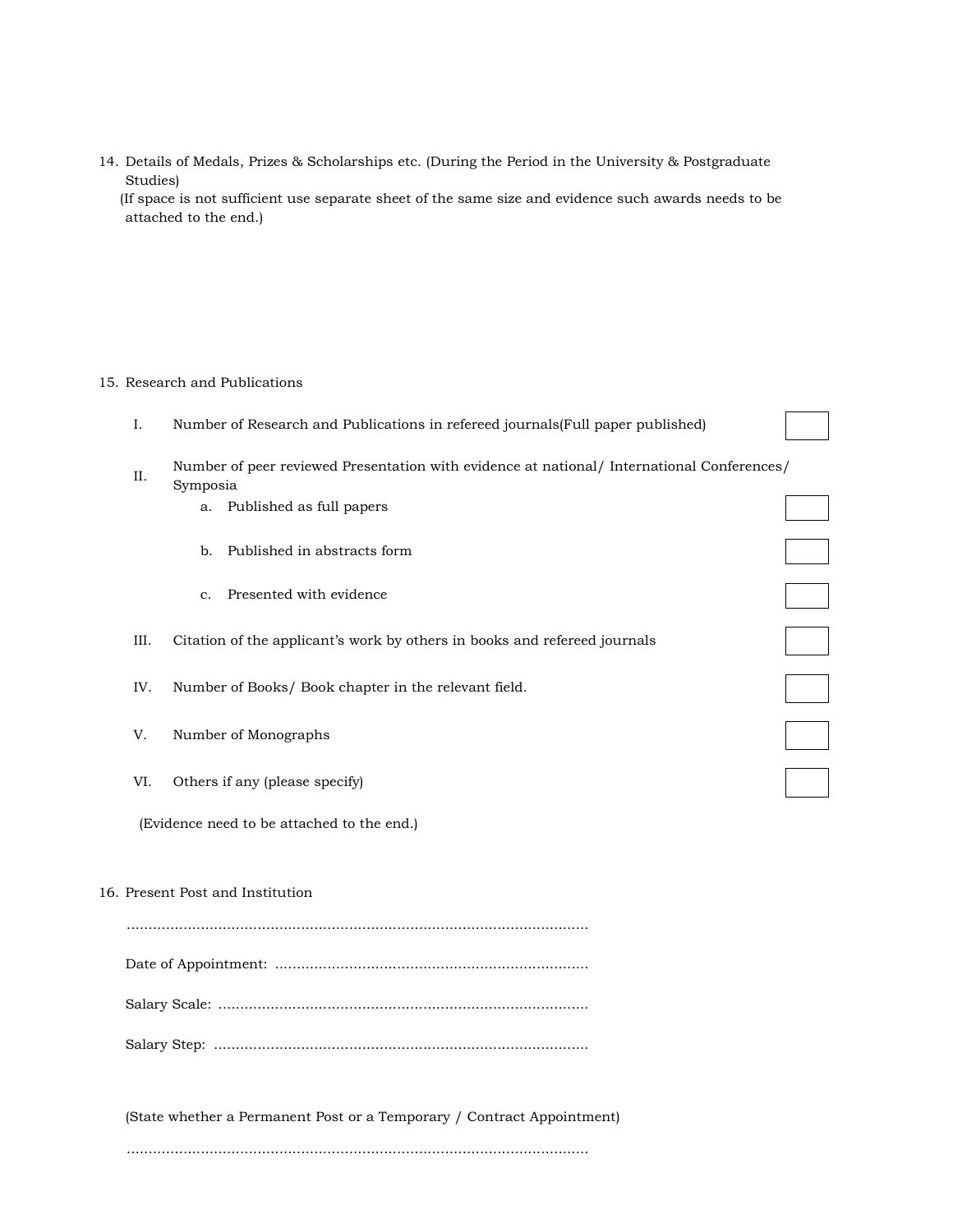17. Experience (state previous appointments with post held and duration) (If space is not sufficient use separate sheet and attach to the end)

|      |                                                | Post | Institution | <b>Duration</b> |
|------|------------------------------------------------|------|-------------|-----------------|
| 17.1 | Teaching at<br>University<br>level             |      |             |                 |
| 17.2 | Research in<br>$\rm recognized$<br>Institution |      |             |                 |
| 17.3 | Professional<br>experience                     |      |             |                 |

18. Extra-Curricular activities: (lifelong) (If space is not sufficient use separate sheet attach to the end)

## 19. Proficiency in Languages (Tick correct cage)

|          | Written      |      |              |        |      |              |      | Spoken       |        |      |
|----------|--------------|------|--------------|--------|------|--------------|------|--------------|--------|------|
| Language | Very<br>Good | Good | Satisfactory | Normal | Weak | Very<br>Good | Good | Satisfactory | Normal | Weak |
| Sinhala  |              |      |              |        |      |              |      |              |        |      |
| Tamil    |              |      |              |        |      |              |      |              |        |      |
| English  |              |      |              |        |      |              |      |              |        |      |
| Other    |              |      |              |        |      |              |      |              |        |      |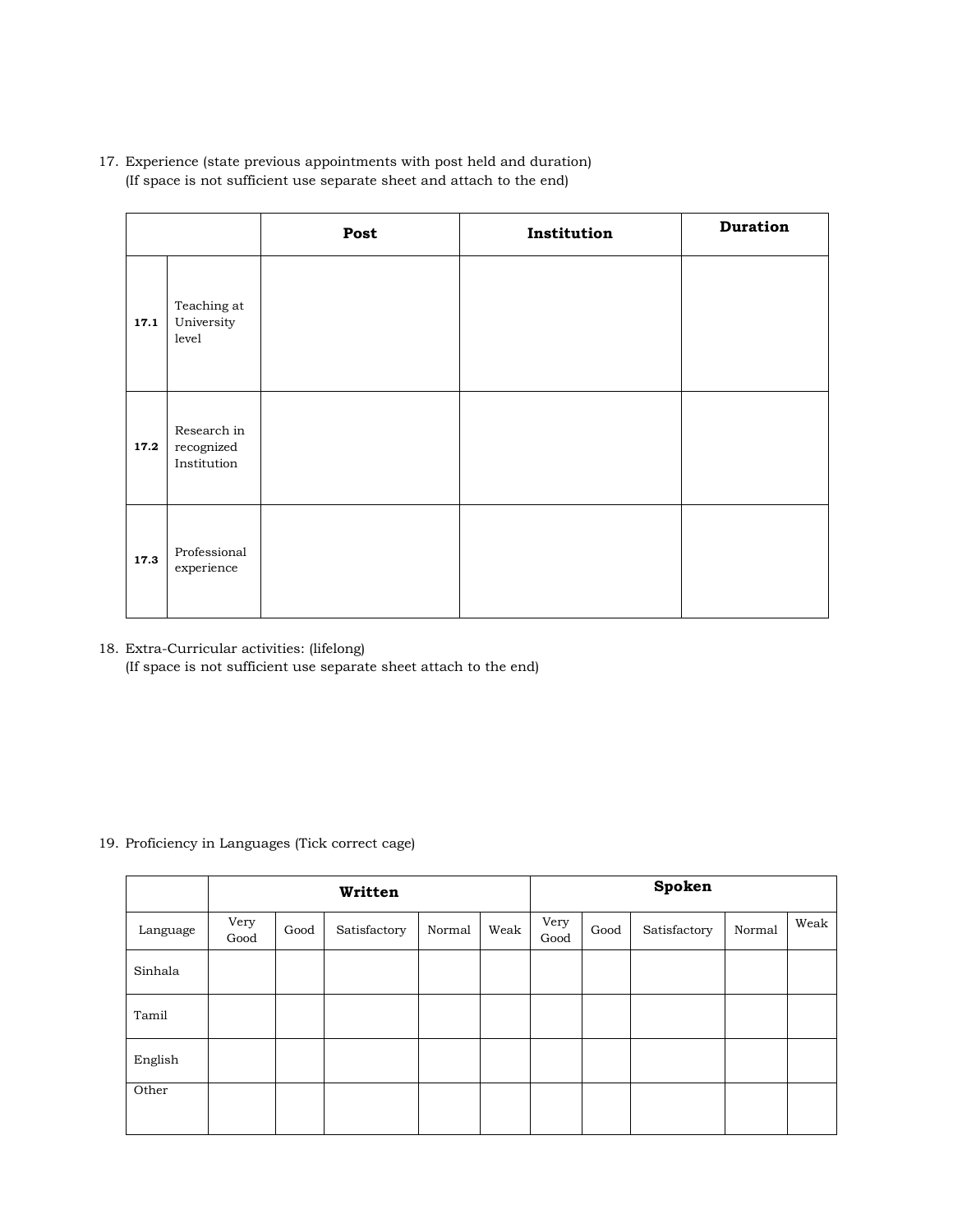20. Details of Bank Loan for higher studies if any

| Name of the Bank<br>Loan                                                                 |     | Date | Amount |  |  |
|------------------------------------------------------------------------------------------|-----|------|--------|--|--|
|                                                                                          |     |      |        |  |  |
|                                                                                          |     |      |        |  |  |
|                                                                                          |     |      |        |  |  |
|                                                                                          |     |      |        |  |  |
|                                                                                          |     |      |        |  |  |
|                                                                                          |     |      |        |  |  |
| 21. Are you under any obligatory National Service?<br>Yes / No (If yours please Specify) |     |      |        |  |  |
| 22. Names and addresses of two non-related referees:                                     |     |      |        |  |  |
| (1)                                                                                      | (2) |      |        |  |  |
|                                                                                          |     |      |        |  |  |
|                                                                                          |     |      |        |  |  |
|                                                                                          |     |      |        |  |  |
|                                                                                          |     |      |        |  |  |
|                                                                                          |     |      |        |  |  |

I hereby declare that the particulars furnished by me in the application are true and accurate. I am also aware that if any particulars contained herein are found to be false or incorrect I am liable to disqualification if the inaccuracy is discovered before the selection and dismissal without any compensation if the inaccuracy is discovered after the appointment.

Signature of Applicant : ……………………………… Date : …………………………………

Please attach photocopies of the relevant certificates and other Documents to the application.